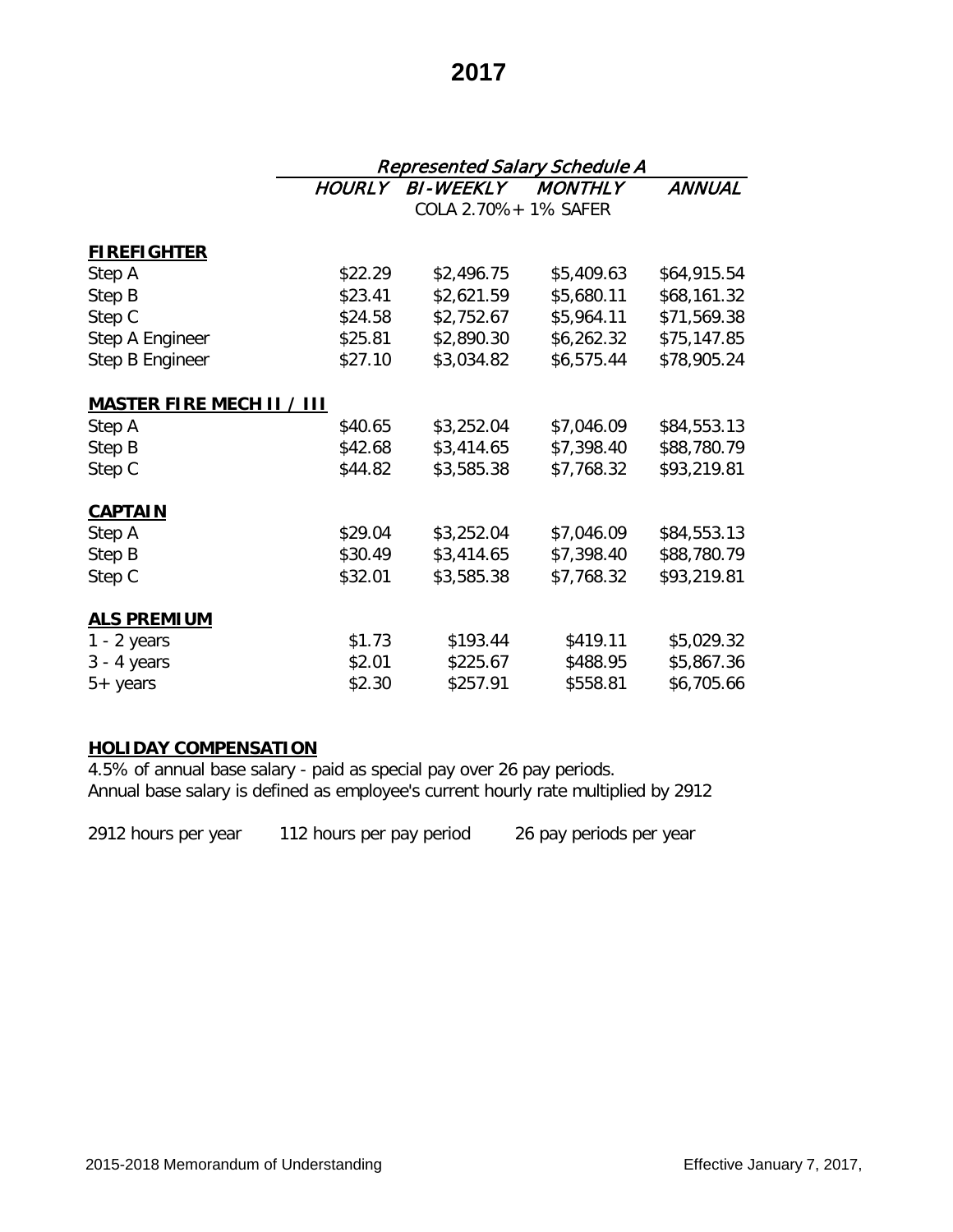# **2017**

|                                  |               | <b>Represented Salary Schedule B</b> |                |             |  |  |
|----------------------------------|---------------|--------------------------------------|----------------|-------------|--|--|
|                                  | <b>HOURLY</b> | <b>BI-WEEKLY</b>                     | <b>MONTHLY</b> | ANNUAL      |  |  |
|                                  |               | COLA 2.70% + 1% SAFER                |                |             |  |  |
| <b>FIREFIGHTER</b>               |               |                                      |                |             |  |  |
| Step A                           | \$22.08       | \$2,472.97                           | \$5,358.11     | \$64,297.30 |  |  |
| Step B                           | \$23.18       | \$2,596.62                           | \$5,626.01     | \$67,512.16 |  |  |
| Step C                           | \$24.34       | \$2,726.45                           | \$5,907.31     | \$70,887.77 |  |  |
| Step A Engineer                  | \$25.56       | \$2,862.78                           | \$6,202.68     | \$74,432.16 |  |  |
| Step B Engineer                  | \$26.84       | \$3,005.91                           | \$6,512.81     | \$78,153.76 |  |  |
| <b>MASTER FIRE MECH II / III</b> |               |                                      |                |             |  |  |
| Step A                           | \$40.26       | \$3,221.07                           | \$6,978.99     | \$83,747.86 |  |  |
| Step B                           | \$42.28       | \$3,382.13                           | \$7,327.94     | \$87,935.26 |  |  |
| Step C                           | \$44.39       | \$3,551.23                           | \$7,694.33     | \$92,332.00 |  |  |
| <b>CAPTAIN</b>                   |               |                                      |                |             |  |  |
| Step A                           | \$28.76       | \$3,221.07                           | \$6,978.99     | \$83,747.86 |  |  |
| Step B                           | \$30.20       | \$3,382.13                           | \$7,327.94     | \$87,935.26 |  |  |
| Step C                           | \$31.71       | \$3,551.23                           | \$7,694.33     | \$92,332.00 |  |  |
| <b>ALS PREMIUM</b>               |               |                                      |                |             |  |  |
| $1 - 2$ years                    | \$1.71        | \$191.59                             | \$415.12       | \$4,981.43  |  |  |
| $3 - 4$ years                    | \$2.00        | \$223.52                             | \$484.29       | \$5,811.48  |  |  |
| $5+$ years                       | \$2.28        | \$255.45                             | \$553.48       | \$6,641.80  |  |  |

## **HOLIDAY COMPENSATION**

4.5% of annual base salary - paid as special pay over 26 pay periods. Annual base salary is defined as employee's current hourly rate multiplied by 2912

2912 hours per year 112 hours per pay period 26 pay periods per year